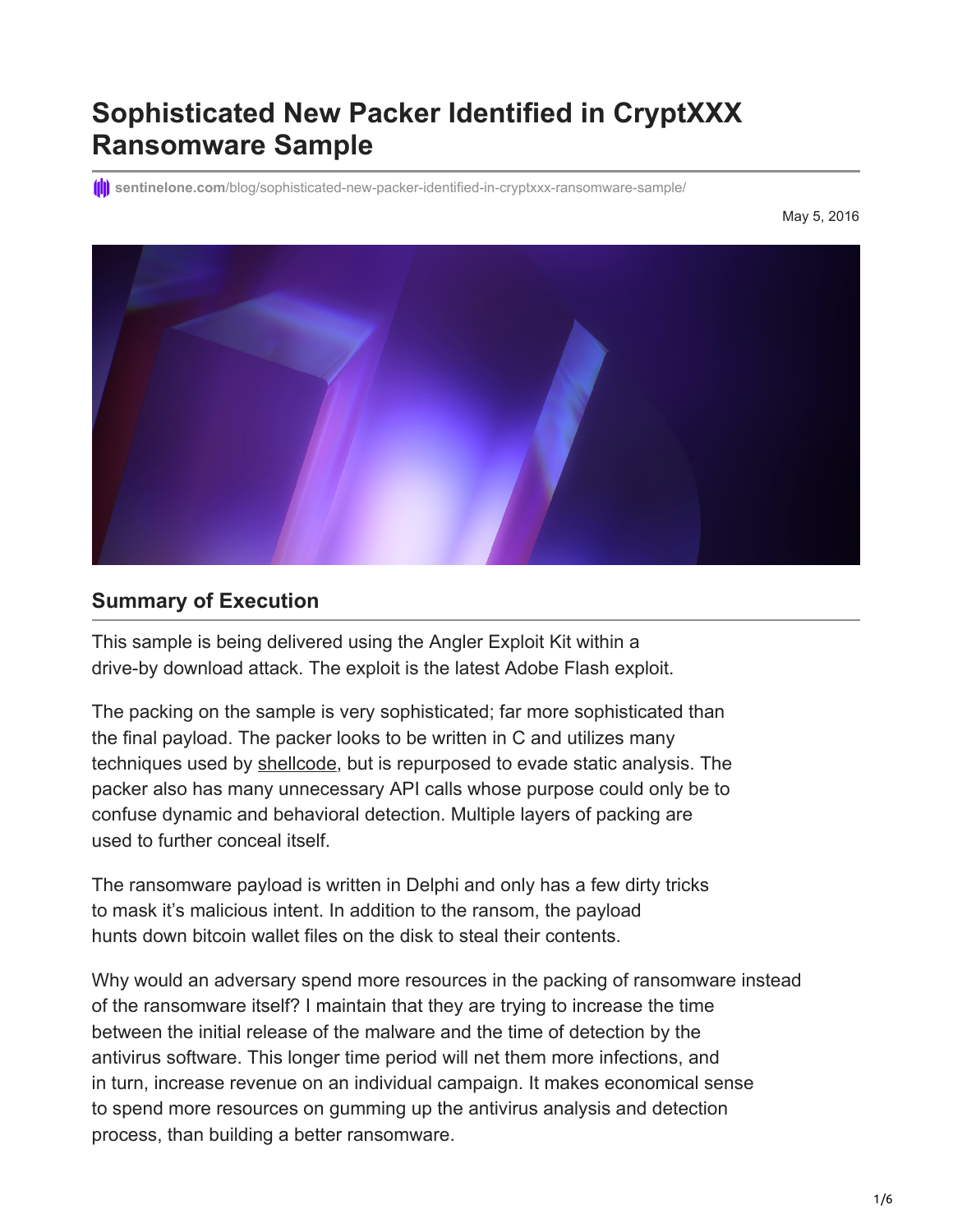### **Packed Sample**

Filename: api-ms-win-system-hid-l1-1-0.dll File size: 252,416 bytes MD5: 8D044D1FC07526FA0B1ADADD1FBDAA28 SHA-1: 41A70AD7D7D43C33C73485C827ADAEF30C86597A SHA-256: 175e01b113bbd7637adb88e4f1d3bc526dc429b221465a7a1fbd5bf1ed22662f

#### **Unpacked Sample**

File size: 394,240 bytes MD5: BAF5EC28F7E25FB3C54153C509940712 SHA-1: C47A6626CAB9BE3904AA70CF24910A26E46F16BF SHA-256: A386FE46D245BC3C53DD9154266557E19219DB0086DCBE1BC6FD7B9B0EC9B70B

## **Packer Layer 0 (Psychological)**

From an initial inspection, the sample looks like an innocuous DLL from Microsoft. The file has a good sounding scary-to-delete-me name. The version strings in the resource section are formatted exactly to Microsoft style. Most malware I've seen that tries to masquerade as a Microsoft binary forgets certain features like the copyright symbol.

All the DLL export symbol names are in the format lua \*. It looks like a legitimate Lua library, but the disconnect begins here. When have you ever heard of a Microsoft product written in Lua?

All of these exports are just stub functions. Just standard procedure prolog and epilogs with no implementation in-between.

The sample is also hard to get started unless you have full context of how it is supposed to be run.

The sample is initially run using rundll32.exe

C:WindowsSystem32rundll32.exe api-ms-win-system-hid-l1-1-0.dll,Working

When first loaded, a call to the dll entry point is made, then a call to Working(). The packed DLL does not have an export named Working(), but the unpacked payload does. Working() will check the the command line string to ensure that it was launched with rundll32.exe. If it isn't, It will create a new process using rundll32.exe. Once Working() is sure that the process was created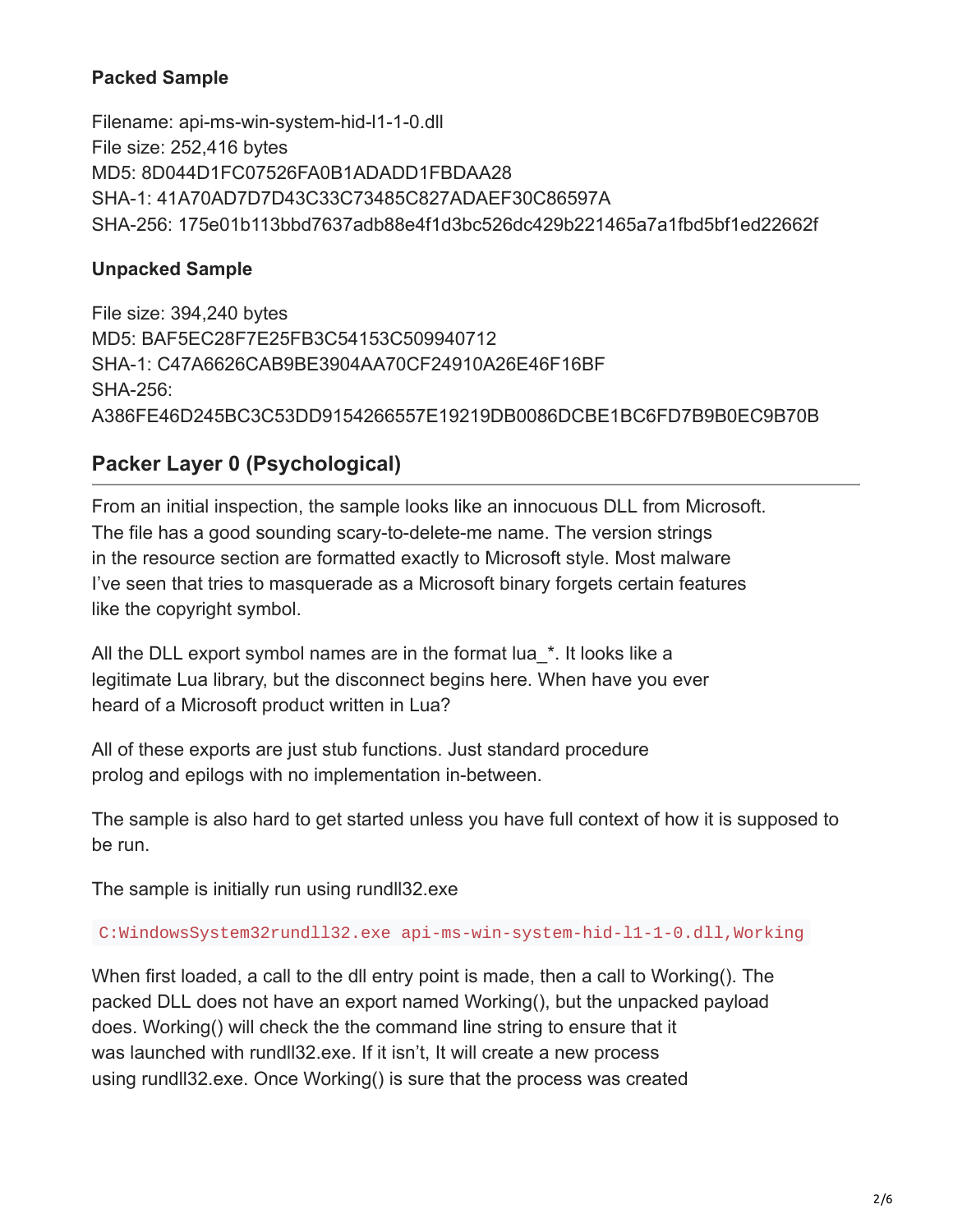with rundll32.exe, it will then start a new process using rundll32.exe, but this time it will run the AccessToken() export. AccessToken() is the beginning of the ransomware code.

To successfully launch the ransomeware, you must pass the "Working" or "AccessToken" parameter in the rundll32 command line. Without it, it will not run. Why would the author be troubled to limit the infection? I postulate that the author did this on purpose. I can see the scenario playing out in my head: A forensics analyst has found this DLL, and determines that it is related to the compromise. He sends the sample to a malware analyst who tries running the DLL, but can't get the ransomeware to invoke.

The malware analyst will incorrectly respond to the forensic analyst, saying that there must be more to the infection. This will slow down the initial response process, allowing more infections. Before the malware analyst can get the ransomeware to run, he will have to unpack the sample to get the payload, and see the two exports of the payload.

The packer is riddled with API calls that have no effect whatsoever. This makes it a nightmare for manual dynamic analysis. It was hard to tell what code is important, and what is just a red herring. An analyst who sees a call to GetLogicalDrives() might think, "I must be really close to the ransomware code!" but only to be disappointed to find that the ransomware isn't even unpacked. Here is a call to MoveFile(), that might look like it's using obfuscated strings statically, but dynamically, you can see the function return 0 indicating failure.

There are imports to winmm.dll (multi-media) that are never used. This might be an attempt

to make the DLL look more legitimate (since the filename has HID in the name and most MIDI devices also have a HID component), but I believe the author's reasoning to include all these unused imports is to hide one crucial import: VirtualProtect().

This one call to VirtualProtect() opens the gate to the rest of the packer.

## **Packer Layer 1**

The first software layer of protection used by the packer is an encrypted region of code. The code is decrypted in place, but because the ".text" section is marked as read-execute in the PE header, a call to VirtualProtect() must be made to allow write access.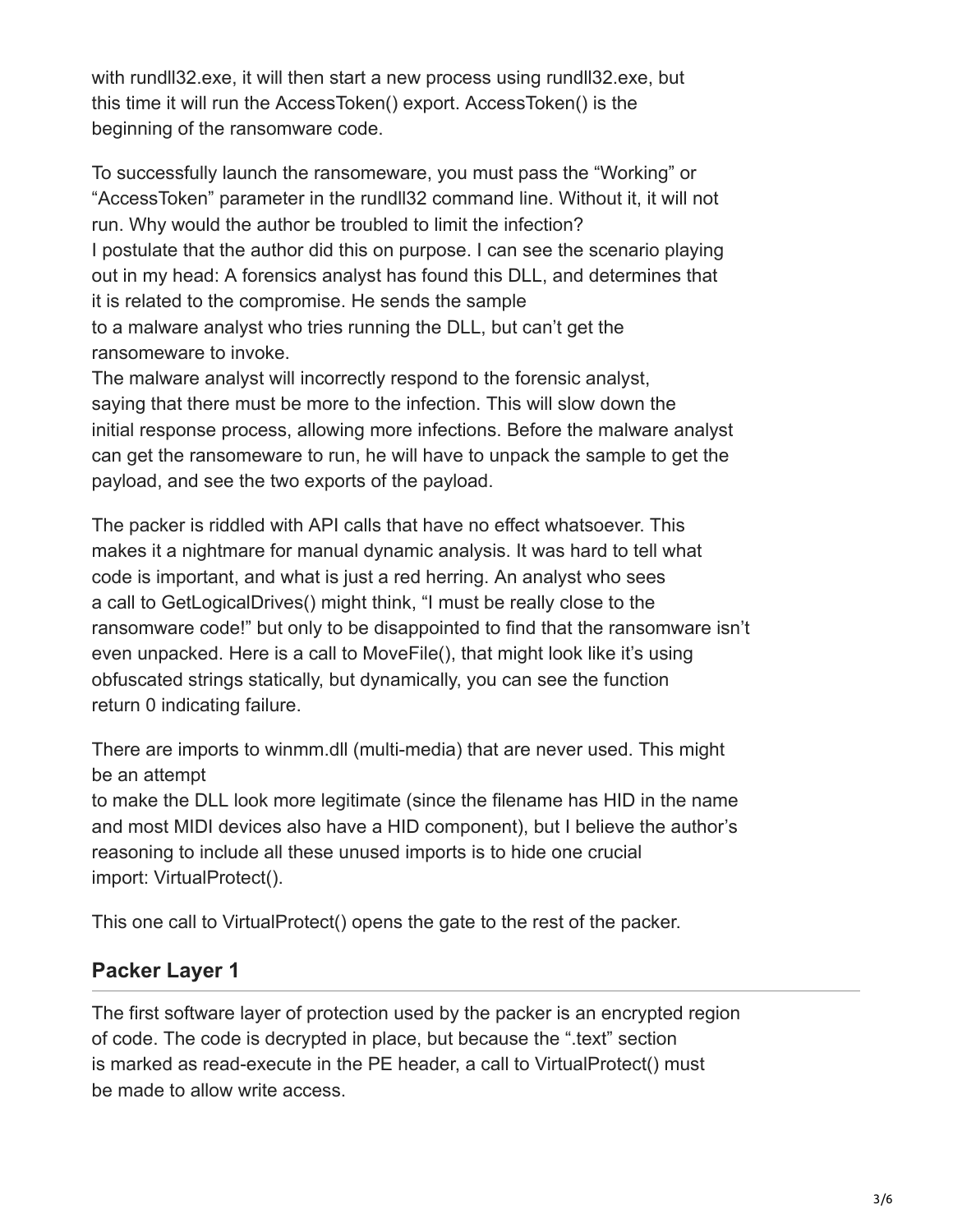Once the region is decrypted, it is run. Unfortunately, OllyDBG has determined this region to be data, not code. So in the debugger, Olly will not display the disassembly. I eventually discovered that you can remove Olly's analysis for a section using ctrl+backspace:

At this point, I made a dump of the DLL to analyze the uncovered region.

## **Packer Layer 2**

The windows loader was not able to patch the relocations for this encrypted region, because it was still encrypted during the loading process. As a result, many restrictions are on the author for this region of code.

All the code must be written similar to shellcode. It has to run wherever it is loaded in memory. This means no access to global variables, the import table, or string literals.

The first thing that is done, is a large structure is allocated on the stack. This structure contains the 'global variables' for this section of code. because It doesn't know where the ".data" segment is to access normal global variables.

You can see in my reverse engineered version of this structure, there are pointers to API calls. This is done because the encrypted portion of the packer was not linked during compile time. It also hides these entries from the import section.

Now, the base address of the DLL is recovered using a technique similar to an egghunter. a call \$+5; pop eax is used to find the value of EIP, and memory is search for 'MZ' at the start of a each 4k page. This value is stored for later use.

Because this section of code isn't linked into the main binary at compile time, its imports have to manually be resolved. This is done with a technique commonly used in windows shellcode. A pointer to a linked list of loaded modules is stored inside the Process Environment Block (PEB). By traversing this linked list, the required modules containing the exported functions needed can be found. Once the modules are found, the individual exports can be found by following the PE structure. Also, because this section of code can't use any string literals, instead of using a string compare, all strings needed are hashed and the hashes are compared.

In the following image, the [hash value](https://www.sentinelone.com/blog/what-is-hash-how-does-it-work/) of the string "kernel32.dll" is 0x6a4abc5b.

The most important symbols to resolve are LoadLibrary() and GetProcAddress(). Both are in kernel32. Using these two functions, all other symbols can be resolved. But because of the limitation of no string literals, some strings have to be built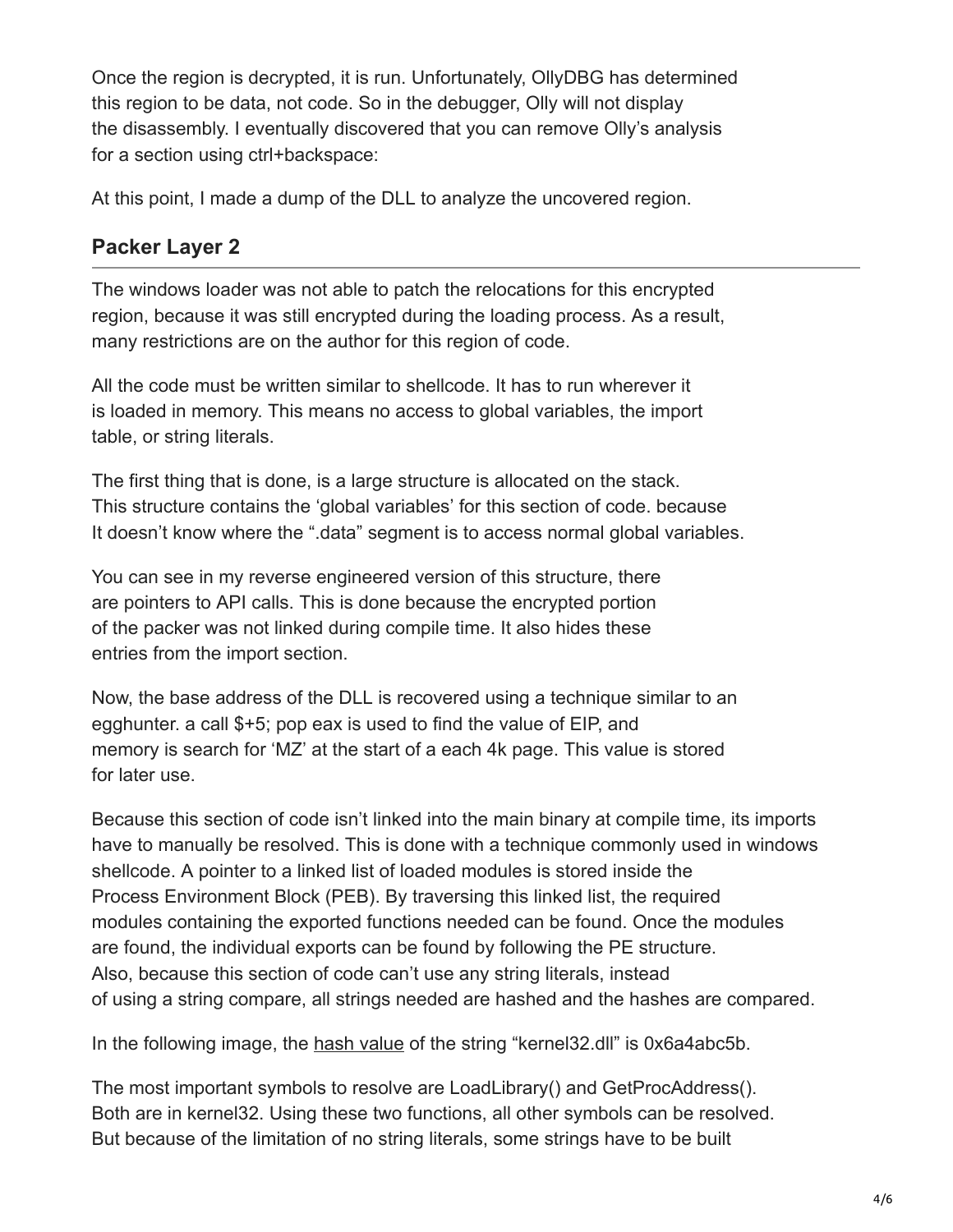on the stack first.

Now that all the prep-work for this stage is done, it must now unpack the payload and position it in memory.

First the packed dll is read off of the disk and into memory. The region containing the compressed payload is found.

The payload dll is decompressed using "RtlDecompressBuffer()". The PE header is parsed and the image is reconstructed in memory. This image must have its imports manually linked in and relocations patch. But the address range the payload image has been reconstruced in is not it's final resting place. The packed dll is occupying that region.

To remove the packed image from memory to make room for the final position of the unpacked payload DLL, a bit of code must be placed outside of these two regions. This portion of the code is identified by a 'MOV EAX, 0x11223344' instruction. A VirtualAlloc() is performed, and the code is copied to the newly allocated region. Execution continues at this region.

This last bit of code will unmap the packed dll from memory using a call to UnmapViewOfFile(). Next, it reallocates this exact same region to copy the unpacked payload image. The unpacked payload is freed from it's temporary position and execution continues at the entry point of the payload dll.

From here, the ransomware runs.

#### **Ransomware**

The ransomware communicates to one of two hard coded command servers.

The IP addresses of the command servers are 146.185.250.152 and 217.23.6.40. There are no domain names stored in the sample, only the IP addresses. Whois records for these ip ranges appear to be issued to Ukraine and Netherlands.

Domain names that are associated with these ip addresses in the past are:

146.185.250.152 f0rget–a00lls.com weeell-drive.com 647hnhjnnc-nje00l.com feeeel–t00ll.com daertnw90-kola.com 217.23.6.40 p3.regularclass.com